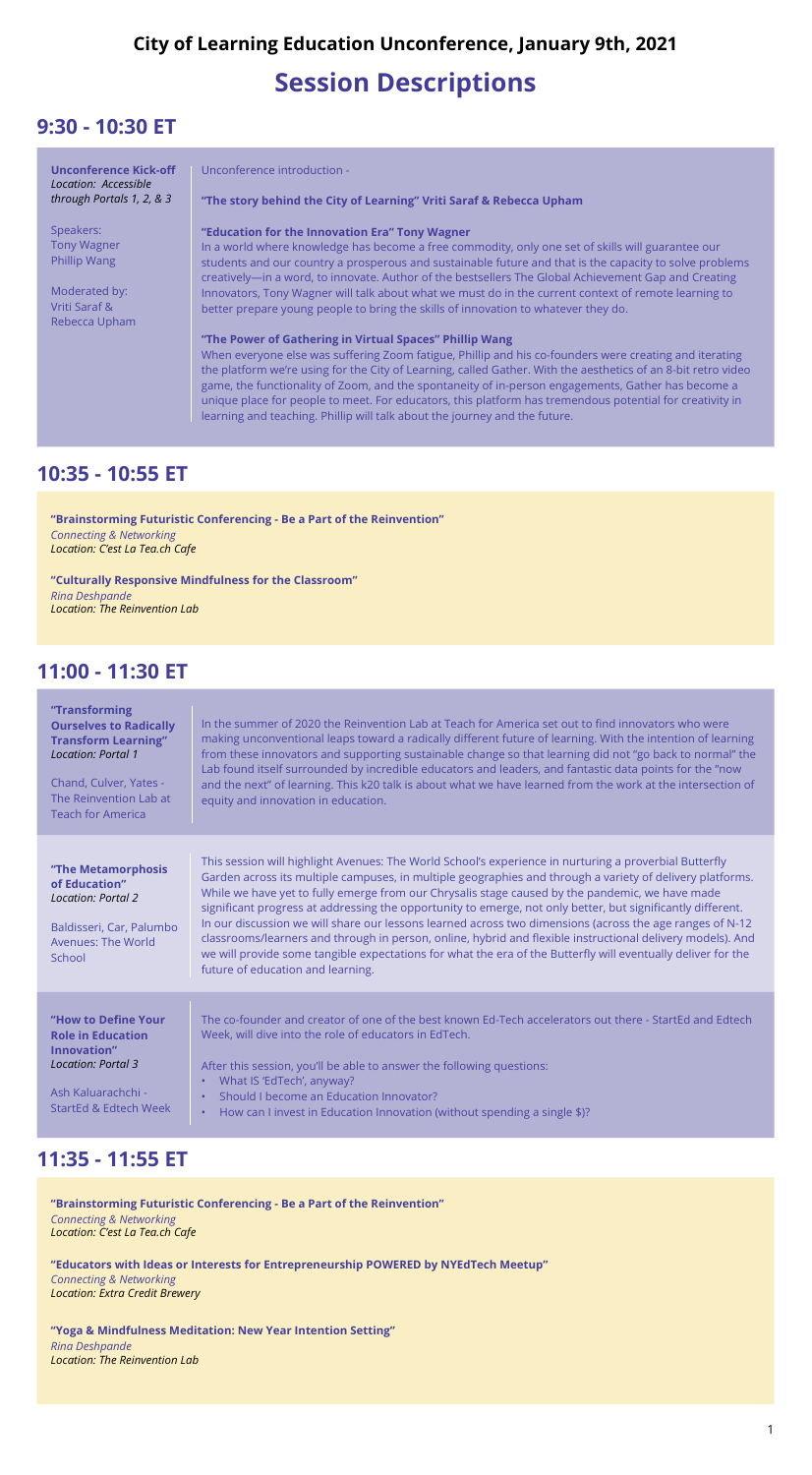### **12:00 - 12:30 ET**

| "Using Alignment &<br><b>Assessment to Inform</b><br><b>Instruction in the</b><br><b>Time of COVID-19"</b><br><b>Location: Portal 1</b><br>Laura Slover -<br><b>Centerpoint Education</b><br>Solutions | The Covid19 crisis gave educators and leaders new challenges in connecting teaching to learning in a<br>remote-environment. Join Laura Slover, CEO & Founder of CenterPoint Education Solutions, to learn how<br>aligned curriculum and assessments help teachers understand strengths and growth areas across grade<br>levels regardless of the learning environment.                                                                                                                                                                                                                                                                                                                                                |
|--------------------------------------------------------------------------------------------------------------------------------------------------------------------------------------------------------|-----------------------------------------------------------------------------------------------------------------------------------------------------------------------------------------------------------------------------------------------------------------------------------------------------------------------------------------------------------------------------------------------------------------------------------------------------------------------------------------------------------------------------------------------------------------------------------------------------------------------------------------------------------------------------------------------------------------------|
| "Behavioral Data for<br><b>Education Decision</b><br>Making"<br><b>Location: Portal 2</b><br>Benz, Palumbo -<br><b>Degree Analytics</b>                                                                | Do you think or do you know? A framework for behavioral data as a key decision making tool.<br>The power of behavioral data sources are that they are easy to define, observe, and measure. Educators<br>who can readily access who, what, when, and where learners engage can also better focus on those<br>behaviors correlated with academic success as well as those associated with risk of non-success. Our focus<br>will be to provide attendees with a basic framework for understanding readily available behavioral data<br>sources and how those sources can be collected and analyzed to drive educational attainment to earlier<br>identification of leading indicators correlated with student success. |
| "Reasons to be<br><b>Optimistic about the</b><br><b>Future of Education in</b><br>2021"<br><b>Location: Portal 3</b><br>Katija Aladin -<br>HundrED                                                     | 2020 has been a year like no other. Despite all the challenges, the global education community has risen<br>to the occasion to ensure that quality education continues to be at the forefront of the conversation for all<br>children. During this talk, HundrED, a nonprofit that seeks out and mobilizes education innovators world-<br>wide, will highlight key global insights in the field of innovation in education, share inspiring innovations<br>that have adapted to the ever-changing local needs and how the HundrED Community has come together<br>through solutions oriented actions every step of the way.                                                                                            |
| 12:30 - 13:30 ET                                                                                                                                                                                       |                                                                                                                                                                                                                                                                                                                                                                                                                                                                                                                                                                                                                                                                                                                       |

**Through Visual Social** 

**Communities"** *Location: Classroom 3*

#### Ann Kozma - Flipgrid

#### **Part 1**

Join the fun as we explore Flipgrid - an inclusive and accessible social learning platform! Get ready to go hands on and learn how to use Flipgrid to empower every voice in your learning community.

#### **"Heroes of Discovery - Creative Ways to Promote SEL"** *Location: Classroom 5*

Rachael Westgarth - RoundSquare

Come and join in the fun in this creative session that will explore how to ground and define desirable character traits or values in the classroom using a team of superheroes. In this session, Rachael Westgarth will invite you to meet Round Square's cartoon-character Heroes of Discovery, before designing your own superhero for your school or classroom, giving them a personality, sharing their backstory and groupthinking around ways in which our superheroes can add value in our schools.

#### **"No Turning Back: How PBL has Moved us Through and Beyond the Crisis"** *Location: Classroom 4*

Anne Baldisseri - Avenues

| "How Might We Design<br>for Hybrid Blocks?"<br><b>Location: Classroom 1</b><br>Hudson, Lathram -<br><b>Global Online Academy</b>                                                | Hybrid learning combines online and in-person spaces to create a flexible learning environment. Using<br>the "HyFlex" model as a guide, this workshop will show teachers how to prepare a single block that serves<br>three types of students: those who are in person, those who will be joining synchronously online, and<br>those who will need to engage asynchronously with the lesson. Participants will explore how to pace a<br>hybrid block, how to encourage interaction and collaboration, and how to use technology to support<br>learning for students and sustainability/efficiency for the teacher.                                                                                                                 |
|---------------------------------------------------------------------------------------------------------------------------------------------------------------------------------|------------------------------------------------------------------------------------------------------------------------------------------------------------------------------------------------------------------------------------------------------------------------------------------------------------------------------------------------------------------------------------------------------------------------------------------------------------------------------------------------------------------------------------------------------------------------------------------------------------------------------------------------------------------------------------------------------------------------------------|
| "Keeping SEL REAL<br><b>(During Remove</b><br>Learning)"<br><b>Location: Classroom 2</b><br>Glenn Young -<br><b>Educational Change &amp;</b><br><b>Health Living Consultant</b> | The pandemic has accelerated an overdue transformation in education. One key element is the increasing<br>significance of integrating SEL into remote learning. By promoting self-awareness, self-management, social<br>awareness, relationships, and responsible decision-making skills, SEL can lead to reduced depression<br>and stress, which can ultimately increase self-esteem, engagement and student achievement. Focus<br>on students' well-being becomes critical as emotions are the gatekeepers of cognition, motivation, and<br>attention. Participants will leave this session understanding how to integrate and sustain SEL in a remote<br>learning environment so students are engaged and achievement improves. |
| "Empowering Students                                                                                                                                                            |                                                                                                                                                                                                                                                                                                                                                                                                                                                                                                                                                                                                                                                                                                                                    |

Throughout the pandemic, we have continued working with projects as the means to engage students in authentic and purposeful ways, thus providing students with the motivation to keep learning, even at a distance. These challenging times also taught us that learning happens everywhere. In this learning lab we will share our stories from different early years and elementary grades to bring the successes and struggles with distance learning to life. We will show how we grounded our work in Reggio Emilia practices, bringing student voice and choice to the center, as well as how we have introduced Futures Literacy as a foundation for our projects in 3rd to 5th grade.

#### **"Student-Led Learning in Virtual Spaces"** *Location: Classroom 6*

Joseph D'Annibale - Avenues

In 2016, as the Lower Division at Avenues New York made a shift toward student-led conferences, the school's practices shifted to put students at the center of their entire educational journey. This years-long process involved initiatives to craft learning targets in student-friendly language to assess for learning, deepen students' reflection practices and rethink student work shares and portfolios, all in an effort to ensure the process of learning is not a mystery for our students. Join Joseph to explore the elements of a well executed student-led conference.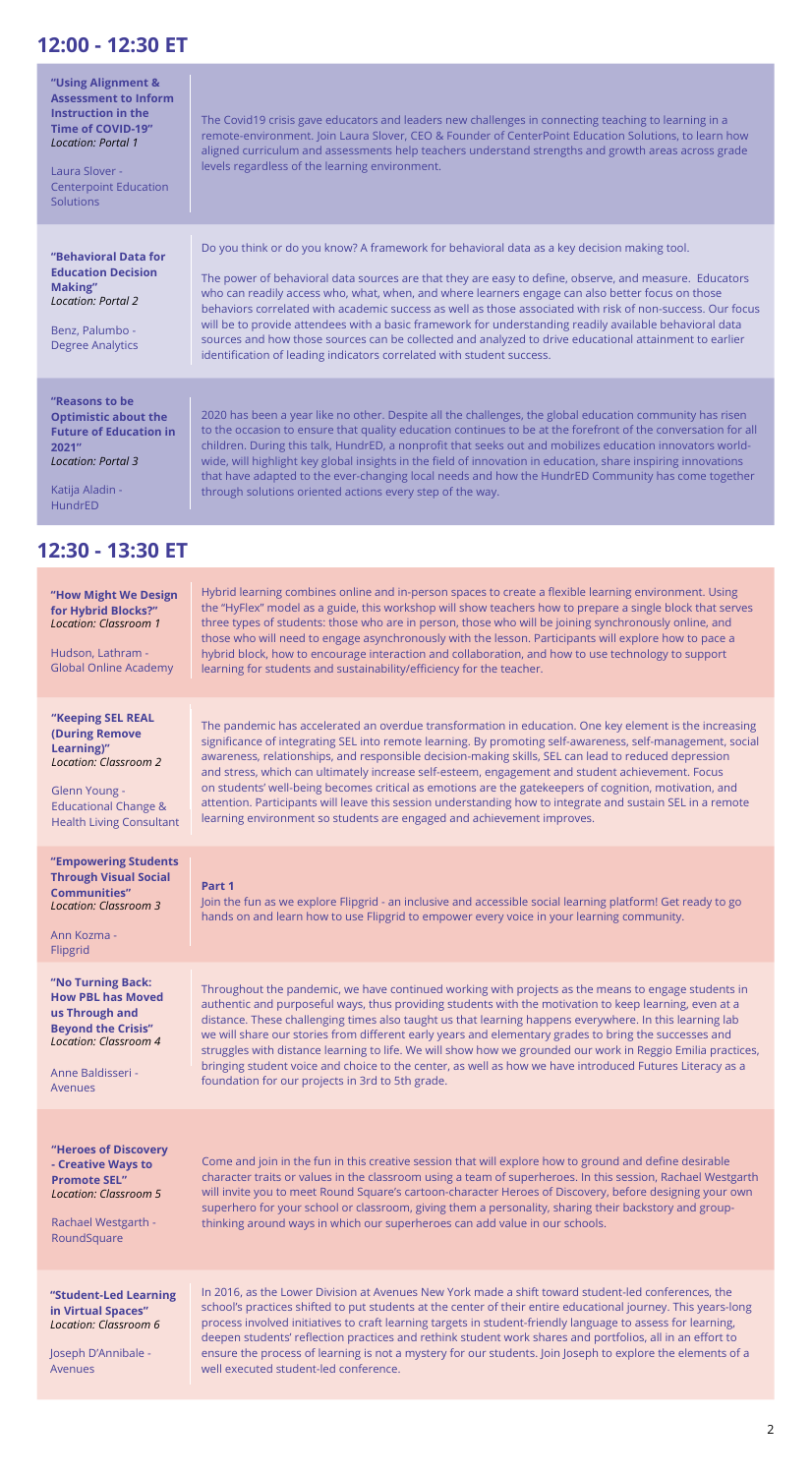### **13:00 - 13:30 ET**

#### **13:35 - 13:55 ET**

### **14:00 - 14:30 ET**

| "Case Study:<br><b>Approaches of the</b><br><b>PERU Education Sector</b><br>to Learning in the<br><b>New Normal"</b><br><b>Location: Portal 1</b><br>Liz Pasco Carmona -<br>American School of<br>Lima             | <b>Global Case Study Series:</b><br>Liz is an experienced educator and policy maker from Peru who will talk about the impact of Covid-19<br>on her country. She will look at the responses of both public and private schools in Peru and discuss the<br>bridge between the private and public sector. A central concept to be discussed during the talk will be<br>social segregation and the impact that this has in situations as faced by schools in 2020.                                                                                                                                                     |
|--------------------------------------------------------------------------------------------------------------------------------------------------------------------------------------------------------------------|--------------------------------------------------------------------------------------------------------------------------------------------------------------------------------------------------------------------------------------------------------------------------------------------------------------------------------------------------------------------------------------------------------------------------------------------------------------------------------------------------------------------------------------------------------------------------------------------------------------------|
| "Case Study:<br><b>Approaches of the</b><br><b>ZIMBABWE Education</b><br><b>Sector to Learning in</b><br>the New Normal"<br><b>Location: Portal 2</b><br>Dominic Muntanga -<br><b>UNICEF</b>                       | <b>Global Case Study Series:</b><br>Leading and supporting the education initiatives in Zimbabwe on the UNICEF team, Dominic and his team<br>have had to come up with creative solutions for remote learning in rural areas that lack access to internet.<br>Learn about the trials and tribulations that came with this journey as education communities across<br>Zimbabwe dealt with the Pandemic, and successes that can be replicated around the world.                                                                                                                                                       |
| "Case Study:<br><b>Approaches of the</b><br><b>Philippine Education</b><br><b>Sector to Learning in</b><br>the New Normal"<br><b>Location: Portal 3</b><br>Carlo Fernando -<br>Philippine Ministry of<br>Education | <b>Global Case Study Series:</b><br>As the Philippines attempts to revisit previous accomplishments, reflect on current challenges, and<br>respond to local and international demands - it may be surmised that said attempts are influenced by<br>the country's socioeconomic, demographic, and political landscapes. This talk tries to capture what the<br>Philippines has learned in trying to respond to the demands of our teachers and learners, especially as<br>they also combat personal and academic challenges caused by the pandemic, with the hopes of advancing<br>global discussions on education. |

**"Tackling the Tech Gap in Your Classroom POWERED by A-List"** *Connecting & Networking Location: Extra Credit Brewery*

**"The Power of Student Agency"** *Location: Portal 1*

Anindya Kundu - Author of The Power of Student Agency

Recognized within the top five most watched TED talks of 2020, Dr. Anindya Kundu will speak to the fundamentals that inspire lifelong learning and student agency. He will speak about key pillars for educators in the online environment while using segments from his narrative research to personify the takeaways for the audience.

**"Why Remote Learning is Best Done with Physical Presence"** *Location: Portal 3*

Ben Nelson - Minerva

For the better part of a decade, Minerva has been redefining what remote learning can enable in the world of education through a fully residential undergraduate program. What can high schools learn from this seemingly contradictory approach?

**"Inspiring Change** 

**Through Others"** *Location: Portal 2*

Michael Kleba - Author of Otherful Throughout the Pandemic, the education world has scrambled to adjust, radically changing approaches

to instruction, delivery, and assessment. But amidst all the emerging technology and protocols, classroom teacher and author Mike Kleba wants us to consider the most powerful change agent in the history of innovation: the human heart. Join Kleba for an inspiring, funny, and practical talk about how to innovate remote learning through vulnerability and authenticity— no matter what tech you use.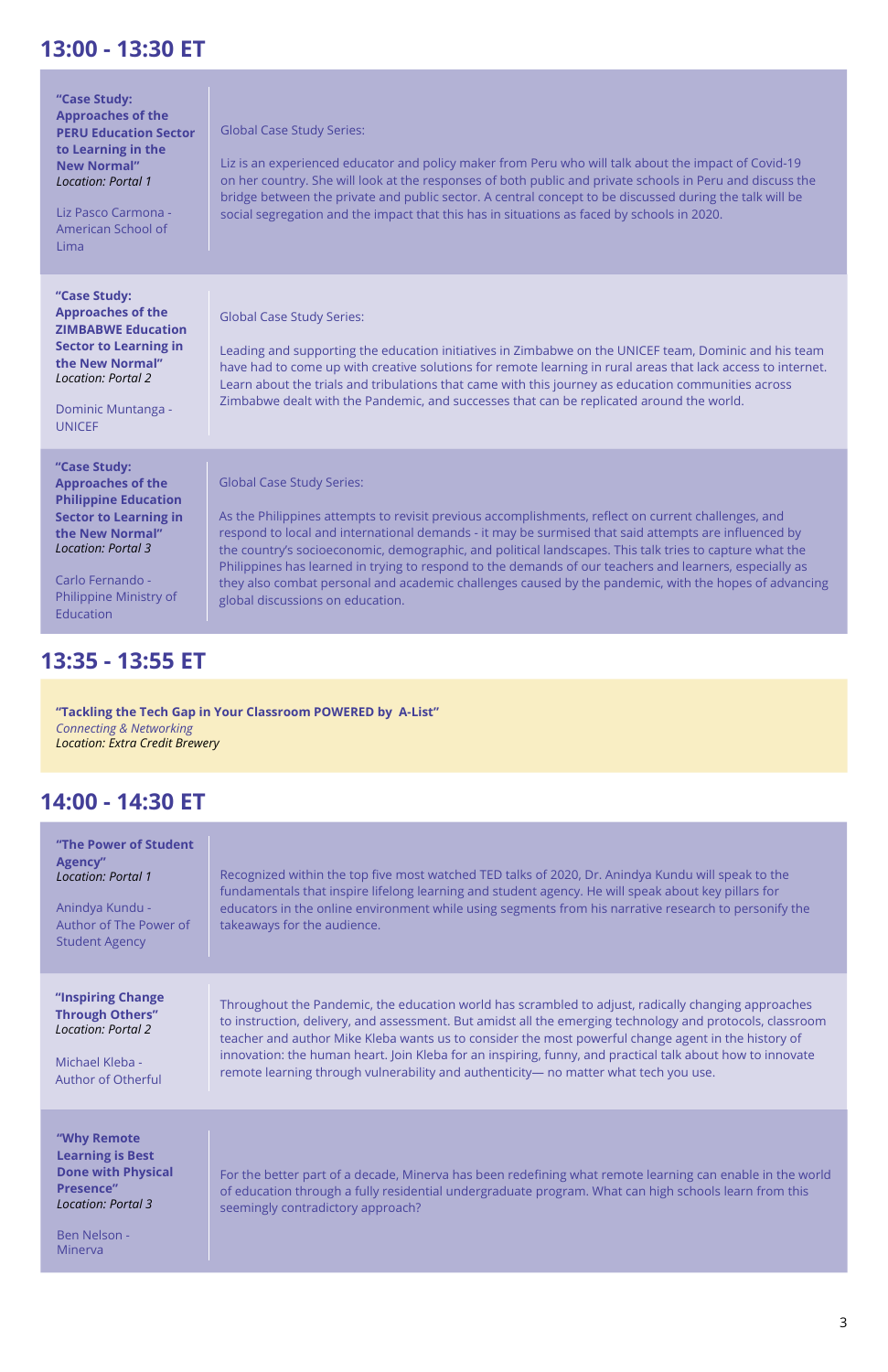## **14:00 - 15:00 ET**

### **15:00 - 15:30 ET**

| "Talking with Kids<br>about Race and<br><b>Discrimination,</b><br>Online"<br><b>Location: Classroom 1</b><br>Lewis, Weiner -<br><b>Arlington Public Schools</b>                  | In this timely workshop, Dr. Ricia Weiner, an Arlington Public School School Psychologist, will offer<br>educators developmentally appropriate ideas and strategies for talking with children (pre-school age<br>through high school) about race, diversity and discrimination, in an online setting. Case studies and<br>scenarios will be presented and participants will get the opportunity to practice newly learned skills.<br>Participants will leave this workshop with child-focused, anti-racist strategies for addressing racism and<br>discrimination.                                                                                                                                                                                                                                       |
|----------------------------------------------------------------------------------------------------------------------------------------------------------------------------------|----------------------------------------------------------------------------------------------------------------------------------------------------------------------------------------------------------------------------------------------------------------------------------------------------------------------------------------------------------------------------------------------------------------------------------------------------------------------------------------------------------------------------------------------------------------------------------------------------------------------------------------------------------------------------------------------------------------------------------------------------------------------------------------------------------|
| "Keeping SEL REAL<br><b>(During Remove</b><br>Learning)"<br><b>Location: Classroom 2</b><br>Glenn Young -<br><b>Educational Change &amp;</b><br><b>Health Living Consultant</b>  | The pandemic has accelerated an overdue transformation in education. One key element is the increasing<br>significance of integrating SEL into remote learning. By promoting self-awareness, self-management, social<br>awareness, relationships, and responsible decision-making skills, SEL can lead to reduced depression<br>and stress, which can ultimately increase self-esteem, engagement and student achievement. Focus<br>on students' well-being becomes critical as emotions are the gatekeepers of cognition, motivation, and<br>attention. Participants will leave this session understanding how to integrate and sustain SEL in a remote<br>learning environment so students are engaged and achievement improves.                                                                       |
| "Empowering Students<br><b>Through Visual Social</b><br><b>Communities"</b><br><b>Location: Classroom 3</b><br>Ann Kozma -<br>Flipgrid                                           | Part 2<br>Stick around as we dig deeper into Flipgrid and explore resources that you can use immediately to engage<br>and empower every learner in your community. From simple to sophisticated, you will gain insights and<br>ideas to transform the way students share, celebrate, and showcase their authentic voice!                                                                                                                                                                                                                                                                                                                                                                                                                                                                                 |
| "Assessment Literacy<br><b>Entering an Era</b><br><b>Focused on Equity"</b><br><b>Location: Classroom 4</b><br>Joey Webb -<br><b>Centerpoint Education</b><br><b>Solutions</b>   | At the end of every disaster comes a period of reconstruction; an opportunity to rebuild. The last<br>6-months of history will be distinctly memorable for how societies responded to a pandemic and new<br>consciousness of racial injustice. Curriculum, what we teach, and how we teach it are sure to change. As<br>we enter an era of reconstructing education experiences, we need to train up our teachers on how to<br>assess student learning. This session gives an overview on Assessment Literacy "How-To's" and suggests a<br>pathway forward for assessment in a new era for education.                                                                                                                                                                                                    |
| "How to Keep Kids<br><b>Focused at Home"</b><br><b>Location: Classroom 5</b><br>Jeremy Redleaf -<br>Caveday                                                                      | We're living in the age of distraction. Our technology is conspiring against our best work and we're<br>struggling to find the time. That's because no one ever taught us how to work. During this workshop,<br>you'll learn science and research-backed techniques to super-charge your day and find more flow. We'll<br>then lead a short focus session in "The Cave" to work these new muscles. Finally, we'll facilitate a brief<br>discussion on how to implement The Cave into your team's weekly routine. CAVEDAY runs daily focus<br>sessions for a global community to help workers redefine their relationship to work.                                                                                                                                                                        |
| "Remote Project<br><b>Based Learning for the</b><br><b>Maker Lovers"</b><br><b>Location: Classroom 6</b><br>Daniel Schermele -<br><b>Ascend Public Charter</b><br><b>Schools</b> | Project based learning (PBL) might seem like an impossible task for teachers trying to survive remote<br>learning during the pandemic, especially when it requires a lot of materials and student collaboration.<br>However, the constraints of remote learning led to the greatest investment and interest I've seen from my<br>students in my years of teaching engineering design. This hands-on workshop will demonstrate how to<br>facilitate a PBL experience for any subject taught in a remote setting. The two aims of this workshop are:<br>1) Provide participants with a framework and set of tools to teach PBL in a remote setting; and 2) To think<br>ahead in a time of crisis about the changes that must be made within education and why PBL must be one<br>of the pillars of change. |

| "Lessons Learned<br>from Global STEM<br><b>Teachers During</b><br><b>COVID19"</b><br><b>Location: Portal 1</b><br>Chris Link -<br>New York Academy of<br><b>Sciences</b>                                                  | Remote learning poses particular challenges for STEM educators, who traditionally rely on hands-on<br>experimentation to teach new concepts. The coronavirus pandemic has forced STEM educators to<br>confront these challenges as they work to engage their students online. In this talk, participants will learn<br>some tricks to adapting STEM instruction to online learning.<br>During this talk, you will:<br>Hear challenges faced in transitioning to online STEM instruction.<br>$\bullet$<br>Hear solutions to the challenges of teaching STEM online<br>$\bullet$         |
|---------------------------------------------------------------------------------------------------------------------------------------------------------------------------------------------------------------------------|----------------------------------------------------------------------------------------------------------------------------------------------------------------------------------------------------------------------------------------------------------------------------------------------------------------------------------------------------------------------------------------------------------------------------------------------------------------------------------------------------------------------------------------------------------------------------------------|
| "Student Perceptions<br>of Character Building -<br>A Study"<br>Location: Portal 2<br>Rachael Westgarth -<br>RoundSquare                                                                                                   | This session will discuss student perspectives on remote learning and character development during<br>lockdown. Drawing on research results from a series of "time capsule" student surveys conducted during<br>the pandemic, across Round Square's network of 200 schools in 50 countries, Rachael Westgarth will share<br>global insights into students' own perspectives on learning in lockdown, wellness and wellbeing, personal<br>growth, character development, and future needs.                                                                                              |
| "What the US<br><b>Education System can</b><br><b>Learn from 18,000</b><br><b>Low-fee Private</b><br><b>Schools in the Global</b><br>South"<br><b>Location: Portal 3</b><br>Morty Ballen -<br><b>Global Schools Forum</b> | Global Schools Forum supports and strengthens the non-state education sector (i.e. low-free, private<br>schools). Our 60 members run or support 18,000 schools in 48 countries across the Global South. When<br>Covid-19 hit, our members applied their entrepreneurial thinking to provide their students with instruction<br>and support through the pandemic. During this presentation, Morty will share some of the unique<br>challenges faced by school networks in Sierra Leone, Pakistan, Nigeria and Kenya and the innovative<br>solutions they used to meet those challenges. |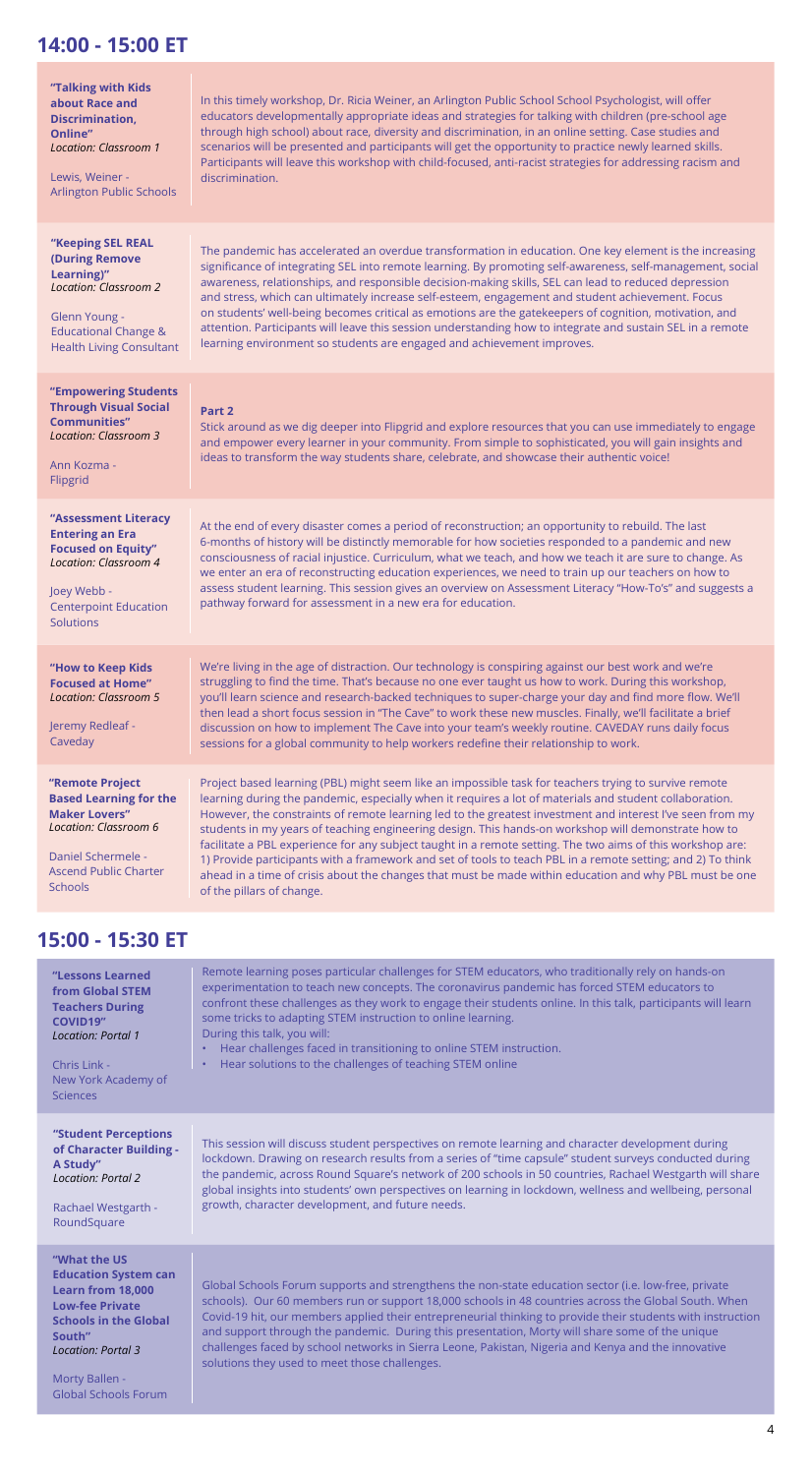## **15:35 - 15:55 ET**

### **15:30 - 16:30 ET**

| "How to Apply the<br><b>Science of Learning in</b><br><b>Online Classrooms"</b><br><b>Location: Classroom 1</b><br>Doyle, Zier -<br>Minerva                                  | From a tried and tested model at Minerva, Jess and Randi will share with educators their perspectives<br>on effective online learning. Participants will have the opportunity to think deeply about the science of<br>learning and apply Kosslyn's 16 principles of learning (Kosslyn & Nelson, 2017) to their own classroom,<br>both online and in-person.                                                                                                                                                                                                                                                                                                                                                                                                                                                                                                                                                                                                  |
|------------------------------------------------------------------------------------------------------------------------------------------------------------------------------|--------------------------------------------------------------------------------------------------------------------------------------------------------------------------------------------------------------------------------------------------------------------------------------------------------------------------------------------------------------------------------------------------------------------------------------------------------------------------------------------------------------------------------------------------------------------------------------------------------------------------------------------------------------------------------------------------------------------------------------------------------------------------------------------------------------------------------------------------------------------------------------------------------------------------------------------------------------|
| "The Rates They are<br>a-Changin"<br><b>Location: Classroom 2</b><br>Page Stites -<br><b>Whittle School &amp; Studios</b>                                                    | This session will model three jigsaw-style mini-projects for remote learning. We will use Calculus and<br>specifically, rates of change for context. Session participants will have a chance to learn about the projects<br>and how to use them, then work in small groups to begin collaborating on the projects themselves. All<br>projects and associated resources will be shared with participants for their own use after the session. The<br>projects are appropriate for advanced high school to early undergraduate students.                                                                                                                                                                                                                                                                                                                                                                                                                       |
| "Emergent<br><b>Learning through</b><br><b>Design Thinking &amp;</b><br>Sustainability"<br><b>Location: Classroom 3</b><br>Maria C. Burke -<br><b>Emergent Design Studio</b> | Experience this real-world art and design thinking curricula. Engage in a mini design thinking challenge<br>inspired by sustainability. Collaborate in small groups to solve iterative, creative learning experiments<br>to design to make a lasting impact on our natural world. Learn to teach your students how to gain the<br>mindsets necessary to embrace ambiguity and risk taking. Maria Cuzzocrea Burke, Founder of Emergent<br>Design Studio will lead you through this emergent conceptualization of your own personal designs. Learn<br>how students become the expert, working beside the expert.                                                                                                                                                                                                                                                                                                                                               |
| "Promoting Visible<br><b>Thinking Routines</b><br>Online"<br><b>Location: Classroom 4</b><br>Valmir Gomes Neto -<br><b>Whittle School &amp; Studios</b>                      | Let's face it, most of us are actually overwhelmed by all of the different platforms and tools that are<br>available to us. Transitioning to online or hybrid learning has pushed teachers to get out of their comfort<br>zone and this process may get us thinking about the tools more than the learning process itself. It's<br>important to remind ourselves that the online tools are not an end in and of themselves. In this learning<br>lab, we'll talk about how to promote engagement, understanding and independence for all learners<br>through visible thinking routines. We'll dive into the Project Zero's Thinking Routine Toolbox and discuss<br>some online tools that may assist teachers and students in the development of thinking, the concept of<br>thinking dispositions, and the many ways routines can be used to support student learning and thinking<br>across age groups, disciplines, ideals, competencies, and populations. |
| "Mental Fitness: Build<br><b>your Mental Muscles"</b><br><b>Location: Classroom 5</b><br>Romina Piersanti -                                                                  | How much time did you spend in emotions like stress, fear, anxiety, or anger over the last year? We<br>often spend more time in "negative" emotions than we do "positive" ones, like empathy, curiosity,<br>innovation. What if we could flip that ratio? What if there were concrete, proven ways to shift to more<br>positive emotions, even in the midst of great (or minor) challenges? In this workshop, you'll learn concrete<br>techniques and strengthen your mental muscles that will allow you to (1) recognize when you're in                                                                                                                                                                                                                                                                                                                                                                                                                     |

**"How to Promote Equity in STEM using Spaceships, Shrink Rays, and Time Machines"** *Location: Classroom 6*

Skyler Carr - InfiniD Education Join us as we launch off together on a futuristic spaceship for a collaborative STEM simulation. Gather data, make choices, and solve problems as you navigate your mission together as a team. Learn how this new program, developed in partnership with the NSF, has helped unlock the future for students all over the nation.

**"Tackling the Tech Gap in Your Classroom POWERED by A-List"** *Connecting & Networking Location: C'est La Tea.ch Cafe*

**"Elementary Math Teachers Meetup POWERED by Matific"** *Connecting & Networking Location: Extra Credit Brewery*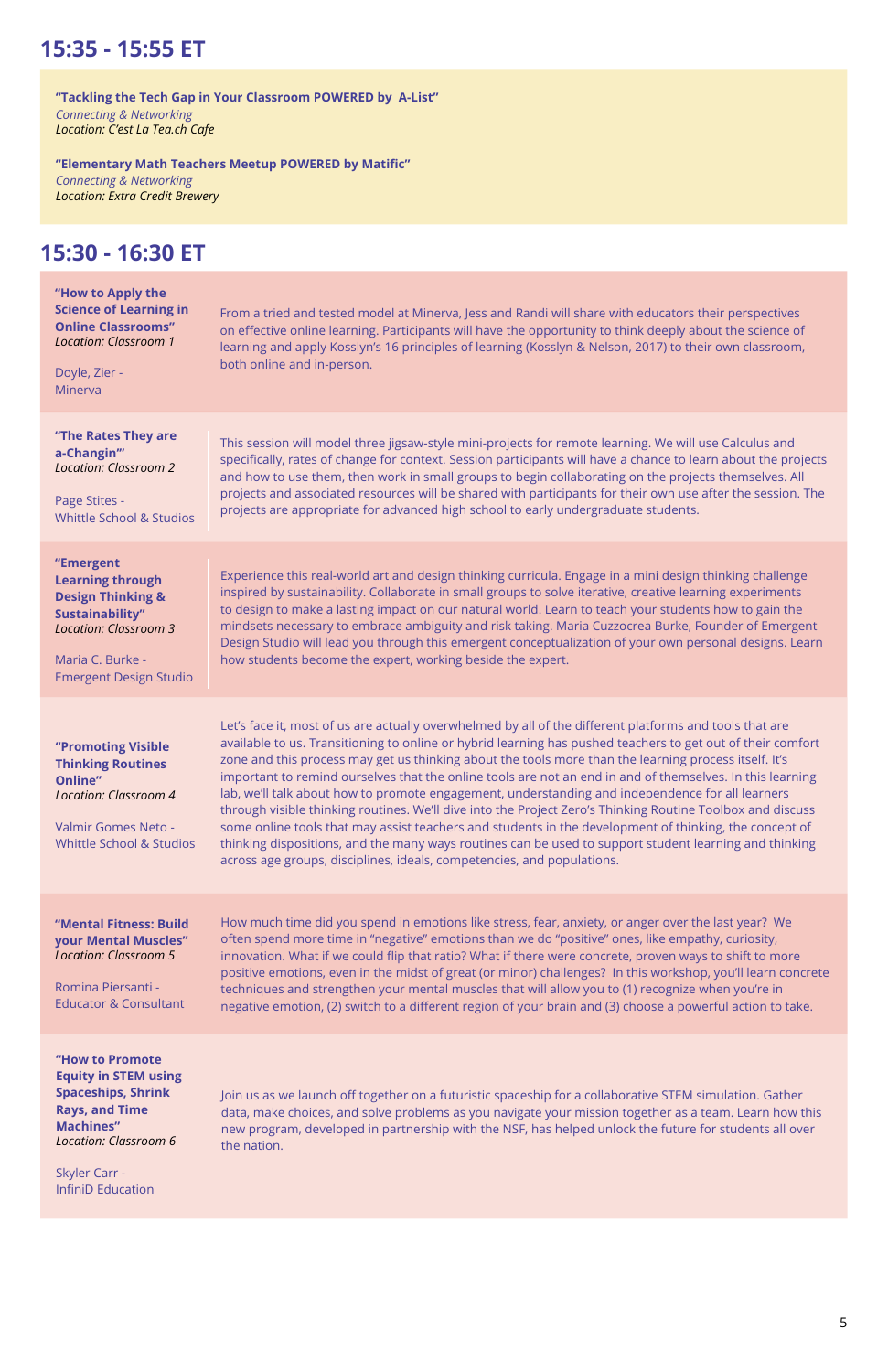### **16:00 - 16:30 ET**

### **17:00 - 17:30 ET**

| "Best Practices<br>in Delivering<br><b>Professional Learning</b><br>Online"<br>Location: Portal 1<br>Jackson, Lehman,<br>McKenzie -<br><b>EL Education</b> | As an educational nonprofit and publisher of a renowned language arts curriculum, EL Education offers<br>professional learning to thousands of participants every year and typically, we do it all in-person. This year,<br>the abrupt pivot to virtual professional development necessitated by Covid-19 was met with trepidation. It<br>also meant that in order to move forward with potential partners we had to create an immediate solution<br>and be able to lead effective learning without ever being in the same physical space. We'll share what we<br>learned about how to lead learning effectively in a virtual space. We designed our virtual professional<br>development as a temporary solution but it will be the way we do work long into the future. If you come<br>to our session, you'll leave with a concrete set of presentation strategies that can be made in any type<br>of virtual engagement to foster inclusivity, build community, and ultimately, positively impact student<br>achievement no matter the format of teaching and learning. |
|------------------------------------------------------------------------------------------------------------------------------------------------------------|---------------------------------------------------------------------------------------------------------------------------------------------------------------------------------------------------------------------------------------------------------------------------------------------------------------------------------------------------------------------------------------------------------------------------------------------------------------------------------------------------------------------------------------------------------------------------------------------------------------------------------------------------------------------------------------------------------------------------------------------------------------------------------------------------------------------------------------------------------------------------------------------------------------------------------------------------------------------------------------------------------------------------------------------------------------------------|
| "School Sport<br><b>Participation in a</b><br><b>Hybrid/Online World"</b><br><b>Location: Portal 2</b><br>Steve Boyle -<br><b>Crossover Consulting</b>     | Every challenge presents an opportunity. Less than one year ago, middle and high school sports were<br>"normal" and the rules of NCAA Division 1,2 and 3 recruiting varied sport to sport and had complexities<br>not tied to a global pandemic. Athletic administration has been turned on its head and many student-<br>athletes are not only missing out on the social, physical and emotional benefits of sport participation but<br>are left trying to navigate inconsistent and ever-changing waters as it relates to potential participation in<br>college athletics. This talk will address what school administrations and teacher/coaches can do to support<br>students in middle and high school and will help to demystify the current challenges of pursuing a dream<br>of playing sports in college.                                                                                                                                                                                                                                                        |
| "How to Keep Kids<br><b>Focused at Home"</b><br><b>Location: Portal 3</b><br>Jeremy Redleaf -<br>Caveday                                                   | Focusing is at home for challenging for even the most accomplished adults, so how can we expect our<br>students to thrive? In this talk, you'll learn how to incorporate research-backed methodology to facilitate<br>a more engaged and focused online experience. Caveday offers focus as a service for a global community.<br>Their method has been featured in Harvard Business Review, Fast Company, CNN, Wired, Forbes, and<br>many more.                                                                                                                                                                                                                                                                                                                                                                                                                                                                                                                                                                                                                           |

**"Leading Change During Unexpected Times"**  *Location: Portal 3*

Richard Kuder - Whittle School & Studios As all schools continue to address the incredible challenges of educating students in an online and blended learning model, there is an opportunity to accelerate fundamental and desperately needed changes in how we think about assessment and learning. How can we use the lessons we are learning today to make lasting positive changes in the future?

| "HyFlex Teaching<br><b>Model - Enabling</b><br><b>Student Engagement"</b><br><b>Location: Portal 1</b><br>Anand Padmanabhan -<br><b>Fordham University</b> | How do you provide an engaging learning environment and at the same time provide increased flexibility<br>to both students and teachers? Attend this session to learn about the Hybrid-Flexible (HyFlex) model that<br>provides the flexibility of moving across three teaching modalities as needed or desired. Learn about the<br>four core values of this model like learner control, equivalent learning, etc; creating student engagement<br>using basic technology tools across the modalities and other strategies. |
|------------------------------------------------------------------------------------------------------------------------------------------------------------|----------------------------------------------------------------------------------------------------------------------------------------------------------------------------------------------------------------------------------------------------------------------------------------------------------------------------------------------------------------------------------------------------------------------------------------------------------------------------------------------------------------------------|
| "Changing Spaces:<br><b>How Schools Should</b><br><b>Reshape their Building</b><br>Design"<br><b>Location: Portal 2</b>                                    | With a focus on the 'where' of learning, ideas of School have been challenged and expanded over the last<br>year as educators have navigated School Space, Digital Space and Home Space.<br>During this time, Peter has worked nationally and globally in forums, panels, and discussion groups with<br>leading educators, designers, and thinkers to look beyond current situations, and envision how school<br>design might be informed and transform as a result of our collective experience.                          |
| Peter Brown -<br>Peter Brown Architects                                                                                                                    | During this session, Peter will explore ideas currently at play, offer thoughts on how school planning will<br>change, and open a discussion with participants to further expand the conversation on creating human<br>places and thoughtful learning environments.                                                                                                                                                                                                                                                        |